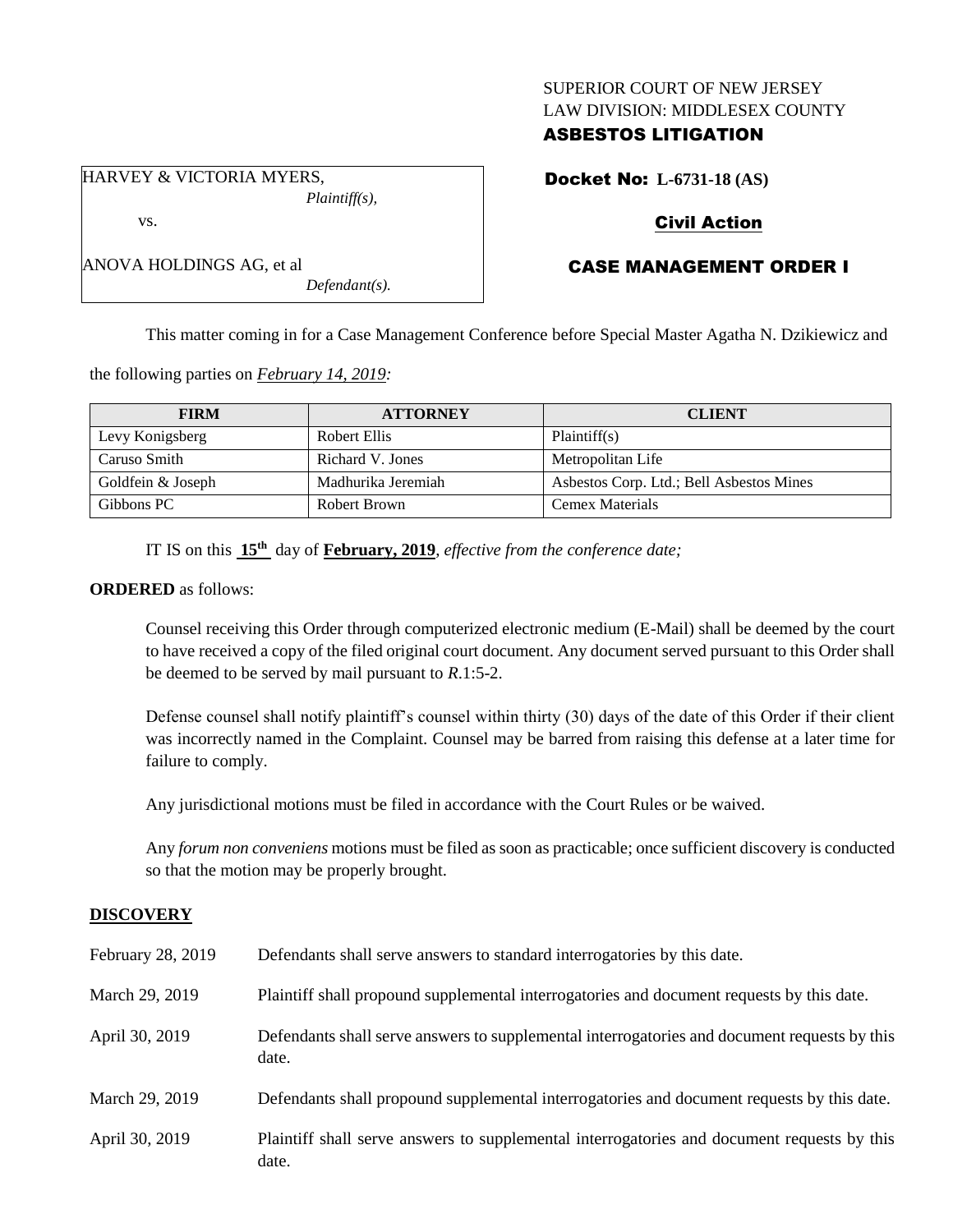- July 1, 2019 Fact discovery, including depositions, shall be completed by this date. Plaintiff's counsel shall contact the Special Master within one week of this deadline if all fact discovery is not completed.
- July 1, 2019 Depositions of corporate representatives shall be completed by this date.

### **EARLY SETTLEMENT**

July 15, 2019 Settlement demands shall be served on all counsel and the Special Master by this date.

### **MEDICAL EXPERT REPORT**

August 16, 2019 Plaintiff shall serve medical expert reports by this date. August 16, 2019 Upon request by defense counsel, plaintiff is to arrange for the transfer of pathology specimens and x-rays, if any, by this date. October 31, 2019 Defendants shall identify its medical experts and serve medical reports, if any, by this date. In addition, defendants shall notify plaintiff's counsel (as well as all counsel of record) of a joinder in an expert medical defense by this date.

### **LIABILITY EXPERT REPORTS**

- August 16, 2019 Plaintiff shall identify its liability experts and serve liability expert reports by this date or waive any opportunity to rely on liability expert testimony.
- October 31, 2019 Defendants shall identify its liability experts and serve liability expert reports, if any, by this date or waive any opportunity to rely on liability expert testimony.

#### **SUMMARY JUDGMENT MOTION PRACTICE**

- August 16, 2019 Plaintiff's counsel shall advise, in writing, of intent not to oppose motions by this date.
- August 30, 2019 Summary judgment motions shall be filed no later than this date.
- September 27, 2019 Last return date for summary judgment motions.

#### **ECONOMIST EXPERT REPORTS**

- August 16, 2019 Plaintiff shall identify its expert economists and serve expert economist report(s), if any, by this date or waive any opportunity to rely on economic expert testimony.
- October 31, 2019 Defendants shall identify its expert economists and serve expert economist report(s), if any, by this date or waive any opportunity to rely on economic expert testimony.

#### **EXPERT DEPOSITIONS**

November 22, 2019 Expert depositions shall be completed by this date. To the extent that plaintiff and defendant generic experts have been deposed before, the parties seeking that deposition in this case must file an application before the Special Master and demonstrate the necessity for that deposition. To the extent possible, documents requested in a deposition notice directed to an expert shall

 $\_$  ,  $\_$  ,  $\_$  ,  $\_$  ,  $\_$  ,  $\_$  ,  $\_$  ,  $\_$  ,  $\_$  ,  $\_$  ,  $\_$  ,  $\_$  ,  $\_$  ,  $\_$  ,  $\_$  ,  $\_$  ,  $\_$  ,  $\_$  ,  $\_$  ,  $\_$  ,  $\_$  ,  $\_$  ,  $\_$  ,  $\_$  ,  $\_$  ,  $\_$  ,  $\_$  ,  $\_$  ,  $\_$  ,  $\_$  ,  $\_$  ,  $\_$  ,  $\_$  ,  $\_$  ,  $\_$  ,  $\_$  ,  $\_$  ,